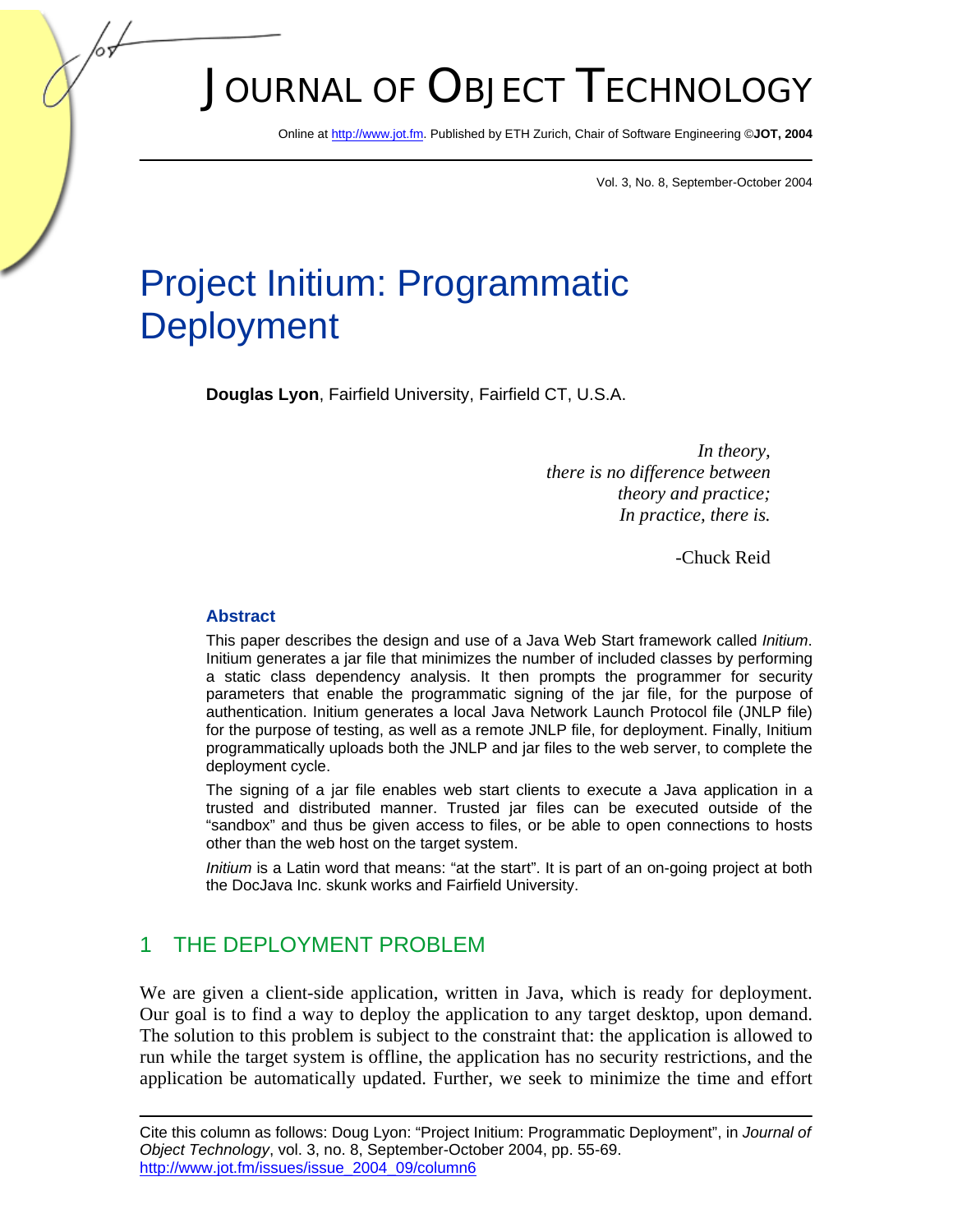needed by the programmer to perform deployment and to minimize the time and effort users need to download the application.

The approach that we use for application deployment is to make use of existing compaction; signing and Java web start technologies. Java web start is a standard adopted by Sun Microsystems that has been bundled with their Java development kit since JDK1.4 [Sun 2004].

The motivation for addressing the deployment of Java is that deployment appears to be the weak link in the development chain. Programmers that attempt to deploy their client-side applications using applets already know the hardship of trying to predict the run-time environment. Distributed computing on an open Internet is fraught with difficulties. How do we up-load our applications to the web server? Should it be a push or a pull technology? How can we make sure that the client has all the classes that it needs in order to run the computation?

There are several possible answers to these questions. To up-load our applications to the web server, I have selected a secure copy mechanism. Other techniques might work as well (or even better). For example, if security is not an issue, ftp might work with less overhead. On the other hand, there are compelling arguments to keep the transmission secure (particularly since a password and user id are sent in the clear, with ftp).

I use a push technology (SCP) to upload my applications, but a pull technology (Java Webstart) to download and run them. In this way, computers that are behind a firewall and are otherwise unreachable, can run the applications. This is the topic of Section 4.2.

In order to make sure that the client has all the classes needed to run the application, I take the approach of creating a jar file. The jar file incorporates all the classes that are *probably* needed. This is done by making use of a "smart" linker, the topic of Section 3.1.

## 2 TARGET SYSTEM REQUIREMENTS

The first assumption is that the target system has Java web start (JAWS) installed. This is a critical assumption, since without JAWS; deployment using web start technology will fail. In a non-geographically co-located computation environment, the target system may well be located far away and behind a firewall. It is typical for the target system to be running with a non-routable IP address and thus quite difficult to administrate remotely. In fact, such a situation probably describes the majority of target systems in the corporate world. Employees are often prevented from installing current versions of software (Java or otherwise) without a system administrators' password.

Thus, environment configuration is not just a technical problem; it is a security issue. Further, since Microsoft has elected not to distribute Java with its windows operating system, the issue also becomes political.

Even worse, once JAWS is installed, it must be configured to work. If the configuration is not correct, JAWS will spit out a cryptic error and the user will be left wondering what happened. Clearly, this is not an optimal situation.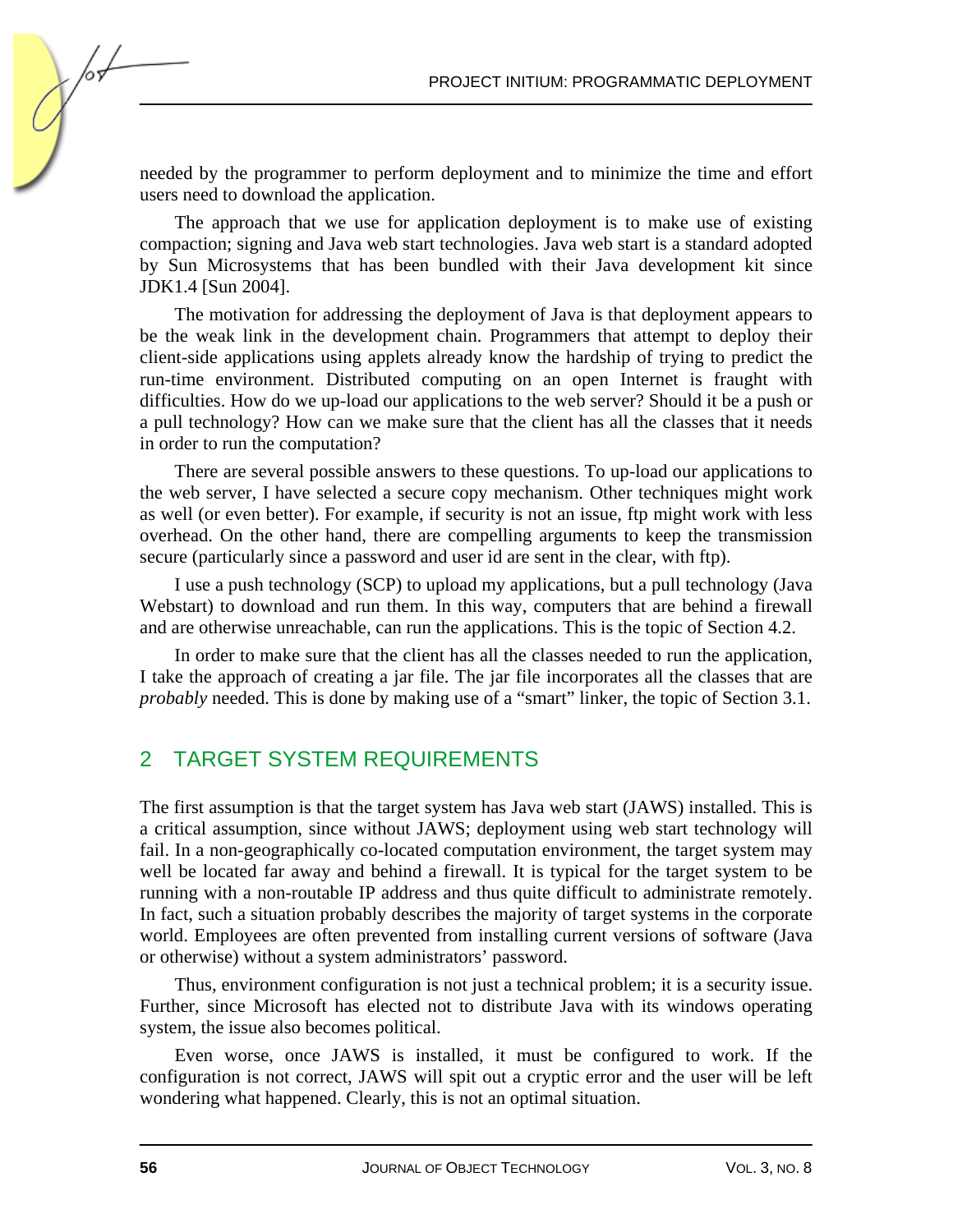We can verify the correctness of environment configuration, before allowing installation to proceed. We can even inform the user of what needs to be installed in order to correctly configure the environment. However, it is beyond our power (or authority) to configure the target system for the user. Installing a current version of Java will generally also install JAWS. However, that may not be sufficient for getting JAWS to work.

#### **2.1 Proxy Webserver Setup**

It is typical for companies to filter web downloads and requests through a logging web proxy server. This is designed to monitor web usage. This section describes how to configure a JAWS client that is behind the company proxy web server.

Often, the browser is already pre-configured to use the proxy in order to obtain access to the web. JAWS, however, is not. For target machines behind a proxy web server, you must alter the settings options on the JAWS Management Console. Select "File:Preferences…", as shown in Figure 1.

| Armistation Many Birls                                                                                                                                  |                      |              |
|---------------------------------------------------------------------------------------------------------------------------------------------------------|----------------------|--------------|
| manda-del ópplic-tions.<br><b>Разимае</b> шни:                                                                                                          |                      |              |
| Litt<br><b>LAND PAIN</b>                                                                                                                                | SimpleTableDemo      |              |
| тве4Соператог#Дегтал                                                                                                                                    | <b>Call displace</b> |              |
|                                                                                                                                                         |                      |              |
| LuxurDebia &                                                                                                                                            |                      | <b>blues</b> |
|                                                                                                                                                         | Draw 4 App           |              |
| Numbers expelsion, both<br>Made I for<br>Barnethape hills://www.cam.cam/cambinity/aww.caterial.informationi<br>Decorpham: Isses Dami: Chind Decorporate |                      |              |

Figure 1. Select *File:Preferences*...

This will cause the *Java Web Start - Preferences* dialog box to appear. Select the *General* tab and select *Use Browser,* as shown in Figure 2.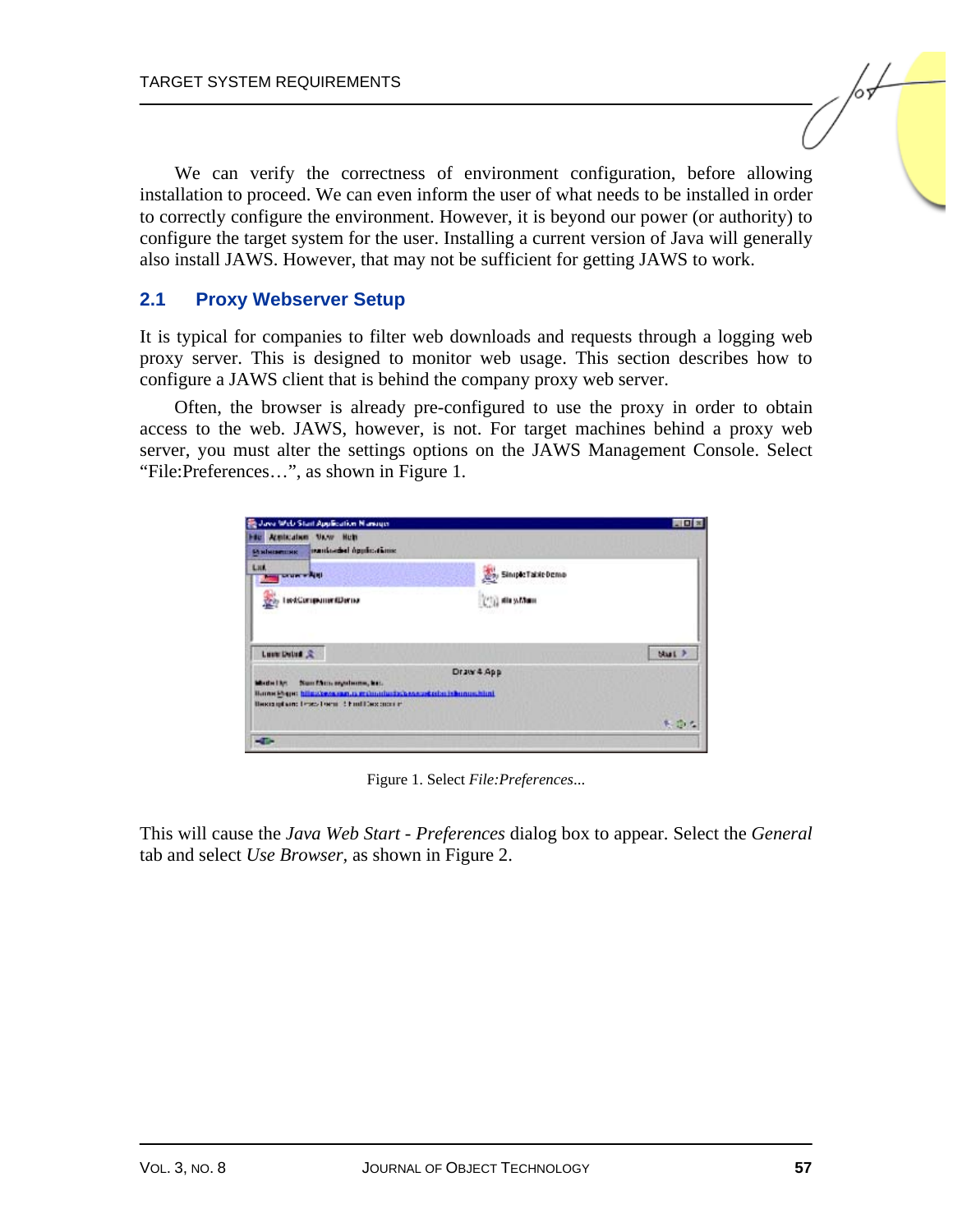| <b>SW6L</b>   |                   | <b>Advanced Root Certificates</b> |                                                         |  |
|---------------|-------------------|-----------------------------------|---------------------------------------------------------|--|
|               | General           |                                   | <b>Shortcut Options</b>                                 |  |
|               |                   |                                   |                                                         |  |
| -Proxies      |                   |                                   |                                                         |  |
| Mone          |                   |                                   |                                                         |  |
|               | · Use Browser     | [156.81.231.36.8080]              |                                                         |  |
|               | <b>HTTP Praxy</b> |                                   |                                                         |  |
| <b>Manual</b> |                   | <b>HTTP Port</b>                  |                                                         |  |
|               |                   |                                   | No Proxy Hosts (Use commas to separate multiple hosts.) |  |
|               |                   |                                   |                                                         |  |
|               |                   |                                   |                                                         |  |
|               |                   |                                   |                                                         |  |
|               |                   |                                   |                                                         |  |
|               |                   |                                   |                                                         |  |

Figure 2. Use the proxy settings in the Browser

Once the setup is completed, the user should not have to alter it again. The question of how to automate this set-up remains open. For example, from within Java, one can tunnel HTTP requests through the proxy web server by putting properties into the *System* class. However, setting these properties is always something that is done at run-time. Generally by some sort of helper method. For example:

```
 public static void setHttpProxy(String host, String port) { 
     Properties p = System.getProperties(); 
    p.put("proxySet", "true"); 
    p.put("proxyHost", host); 
    p.put("proxyPort", port); 
 }
```
Frequently, a GUI is presented to the user to prompt for these parameters. This could be classified as a network administration task that is being performed by the end-user. Such configuration tasks are cumbersome and error-prone, at best. So far, the best practice is to educate the user of the JAWS technology about proxy web server set-ups, as a *routine part* of deployment! See [Sun 2004a] to learn more about networking properties.

In the simpler case, when users are not required to make use of proxy web servers to gain access to the web, a simpler solution is to make use of a JavaScript that can detect the configuration of the target machine an advise the user accordingly.

#### **2.2 Testing Java Webstart**

Testing JAWS is performed by making use of it from a known good JAWS site. For example, demos can be run at http://java.sun.com/products/javawebstart/demos.html.

Some windows users report errors about a bad installation when running JAWS. An example of such an error is shown in Figure 3.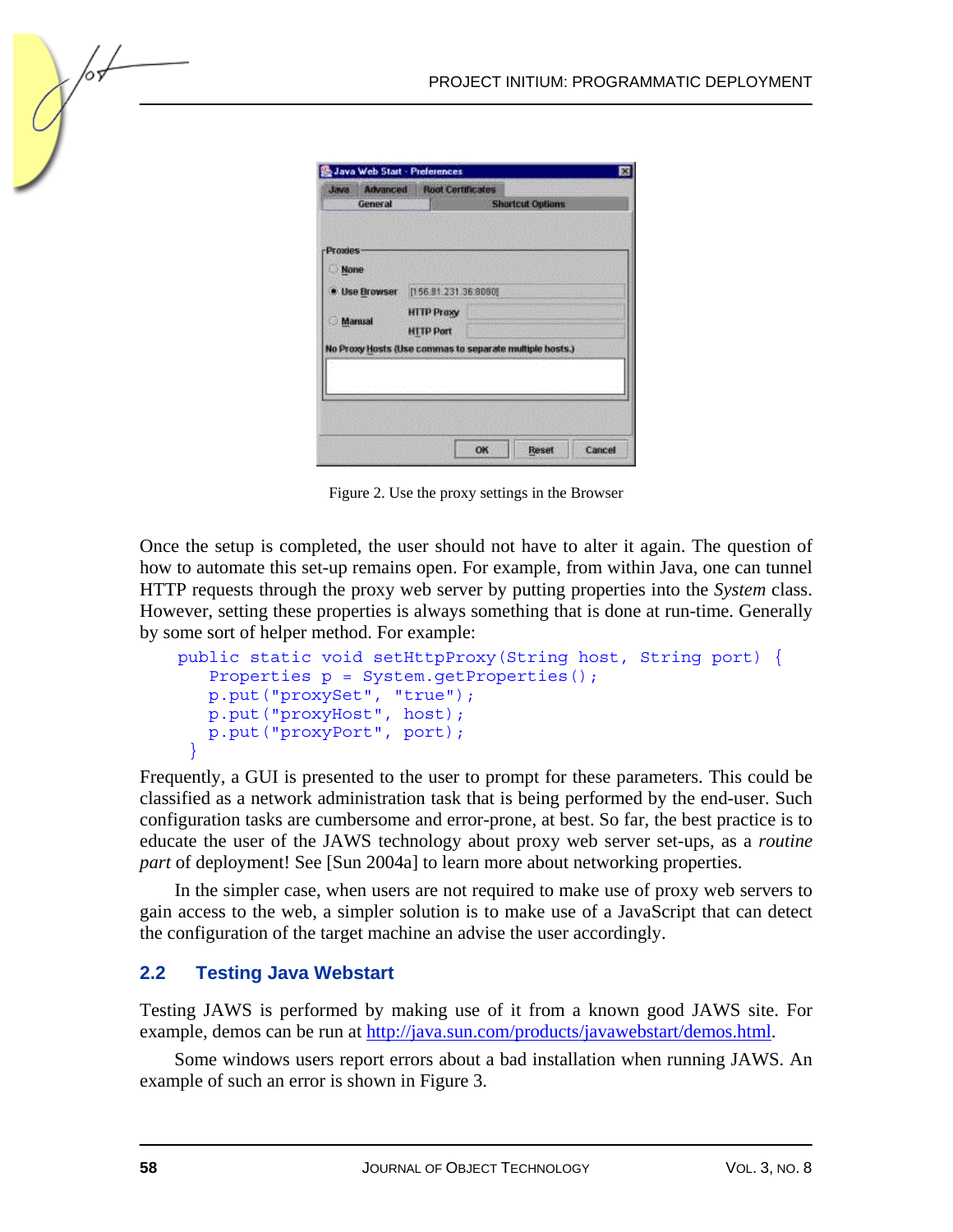

Figure 3. Error during execution

Such users need to uninstall their current version of Java and then re-install it. This can require administrative access. Thus, webstart must be verified and installed on a per-user basis. On the other hand, some systems, like Mac OS X, come pre-installed with JAWS (though testing should still be performed).

## 3 PROGRAMMATIC DEPLOYMENT

This section describes the 4 steps toward programmatic deployment of a Java application. The first subsection describes how to create a jar file from within a working project so that the jar file only contains those classes that are needed in order to run the application. The second subsection describes how to sign the jar file so that it can be trusted. The third subsection describes how to programmatically synthesize the JNLP script that will launch the application from the local machine, for the purpose of testing. The forth and final subsection describes the interface and testing function available to the programmer.

#### **3.1 Packing the Jar File**

Jar deployment is typically performed by programmers who seek to distribute their applications. Typically, programmers will use the Sun-supplied jar tool in order to deploy their applications. It is left, therefore, to the programmer to decide what classes to include and which ones to exclude. For example, my present project, including all the classes, results in a compressed jar file that is nearly 3 MB in size. However, with proper packing and dependency analysis, I can trim this down to 7.2 KB, a improvement by a factor of 40.

How is this possible? How can I take an existing set of 2,106 classes in a project and reduce to just 4 class files (a 500:1 improvement). The answer is in static dependency analysis (SDA). SDA has the advantage of creating very small jar files by being a "smart" linker that does static association discovery. However, SDA *can also fail to work properly*. It is nearly impossible to do static dependency analysis in a language that can dynamically load classes based on the contents of a string. For example:

Class c = Class.forName("theClassWeMissed");

is missed by the SDA and causes a *ClassNotFoundException* at run time. In my project, *Class.forName* occurs in 34 files out of 1,585 files (1 file in 46). So, while rare, at least in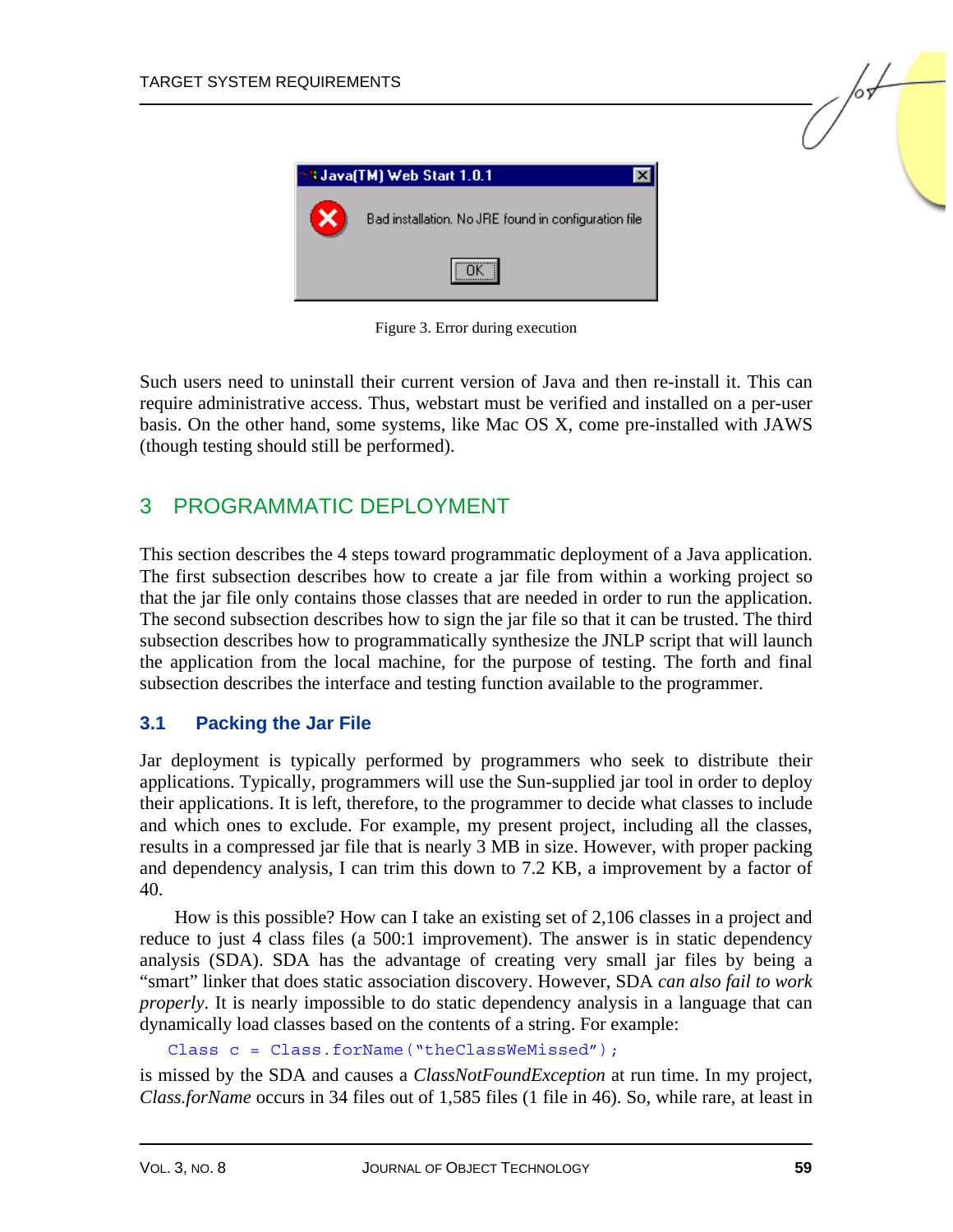my own code, I am aware that this does happen. Further, for projects that are smaller than mine, there may be little benefit to packing optimally for size. So SDA is not for every application.

On the other hand, in grid computing, lowering communication overhead can impact how and where we partition a job. It can also impact our use of limited network and CPU resources when a job is distributed and run (that is, we can reduce start-up times). There is a significant computational cost to SDA, but it is paid only once, at upload time, and will speedup every download and all the start-up times, if done correctly.

The *pack task* is an optional task available in *Ant*. Users can invoke the pack task from within Ant, after a proper configuration. However, I am interested in performing my packing programmatically, and as a result, I have created a facade to the pack task. For example:

```
 private static void packTask() { 
         pack(dhry.Main.class); 
         pack(addBk.AddressBook.Main.class); 
         pack(pavlik.AffineImagePanel.class); 
         pack(classUtils.pack.TestPack.class); 
         pack(ip.Main.class); 
 }
```
Will create 5 size-optimized jar files containing the *manifest* files that enable the classes to be invoked by the JVM (Java Virtual Machine). It is thus a requirement that the named classes contain a proper *main* method. Invoking the *packTask,* on a 400 Mhz G4, took over 85 seconds for all 5 jar files. There were over 2100 classes to select from, and the output jar files ranged in size from 5kbyte to 750 kbytes. With larger projects, most of the time is spent in dependency analysis. As an added feature, I have created a simplified interface that will input a class and print out all classes that it depends upon. This requires a recursive search, since class *A* can depend on class *B*, and class *B* can depend on class *C*. Thus all classes, *A, B* and *C* are formed in the list. For example:

```
 public static void main(String[] args) { 
         printDependencies(dhry.Main.class); 
 }
```
Outputs:

dhry.Main gui.JInfoFrame dhry.Record gui.JClosableFrame

These are the classes needed to run a Dhrystone benchmark and display the results in a Swing frame. For those programmers that are worried about missing classes, there are options available to direct some classes (and even jar files) to be included. As an alternative, there is always *sun.tools.jar.Main,* which enables the programmer to include all the class files in a given directory, ignoring the SDA.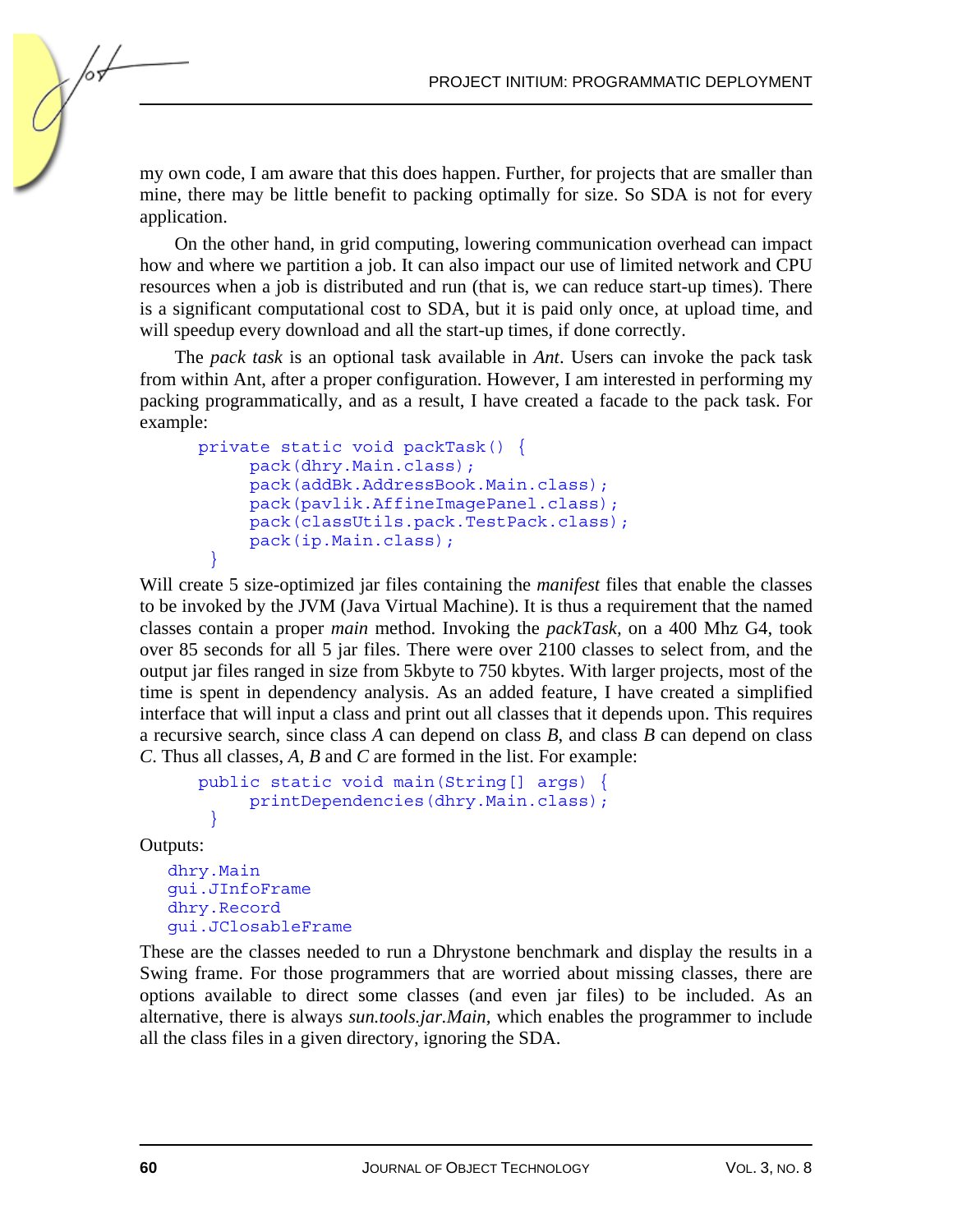#### **3.2 Signing the Jar File**

This section describes how to programmatically sign a jar file from within a live Java program. This is a far more difficult a problem than it would first appear. There has been some excellent work on the programmatic signing of jar files. Scott Oaks has some code for signing jar files [Oaks 2001]. However, it is not compliant with the JDK tool for signing jar files (called *jarsigner*). In fact Scott confirms this, claiming that programmatic signing of jar files is "problematic" since none of the classes that sign the jar files are public [Oaks 2004].

Raffi Krikorian has an excellent article on signing jar files programmatically, however, it has several problems with the code [Krikorian]. First the code would not compile cleanly, even after applying the bug fix mentioned at [http://www.oreillynet.com/cs/user/view/cs\\_msg/4433. Se](http://www.oreillynet.com/cs/user/view/cs_msg/4433)cond, run-time errors appear in the code, preventing actual signing from occurring. The author was contacted, but a bug fix was not forthcoming.

As a hack, and last resort, I made my own mechanism up for signing jar files. Sun has a non-public jar-signing tool in *sun.security.tools*.*JarSigner*. The only interface to this class is the *main* method. The following code shows a static method for jar signing (based on the *facade* design pattern):

```
 public static void sign(String keystoreName, 
                                 String storepass, 
                                 String jarFileName, 
                                 String alias) { 
          JarSigner js = new JarSigner(); 
         String a[] = \{ "-keystore", 
              keystoreName, 
              "-storepass", 
              storepass, 
              jarFileName, 
              alias 
          }; 
          js.run(a); 
 }
```
As of JDK 1.5, the *JarSigner* was removed from the *sun.security.tools* package. This makes a homebrew implementation of the *JarSigner* even more urgent (and so becomes a topic of current research). Scott Oaks [Oaks 2004] has expressed his preference for making use of the *Runtime.exec()* to invoke the *JarSigner* tool.

A jar file can be verified using:

```
 public static void verify(String jarFileName) { 
      JarSigner js = new JarSigner(); 
     String a[] = \{ "-verify",
```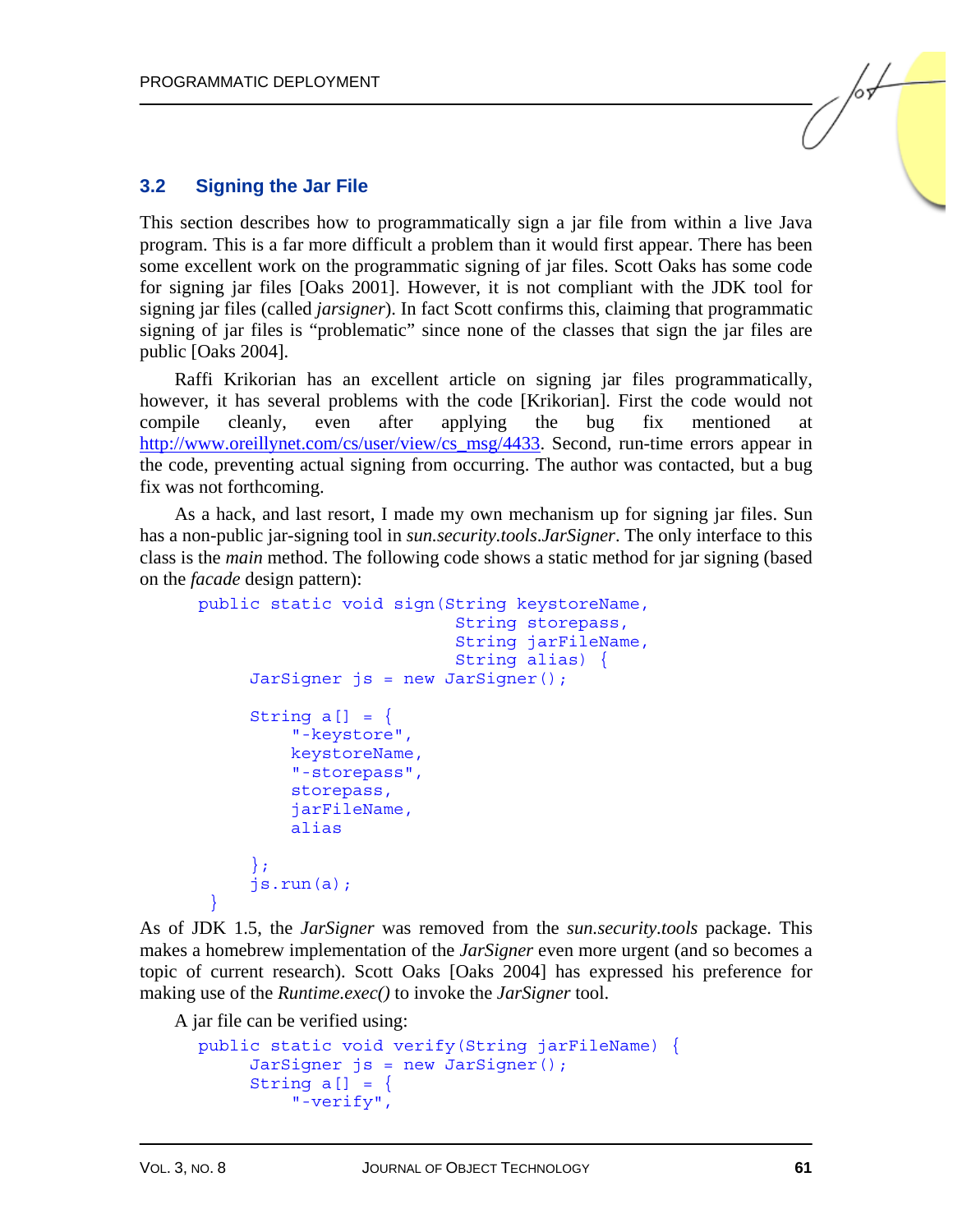```
 "-verbose", 
            jarFileName, 
\};
        js.run(a); 
 }
```
The following code shows how to combine the pack, sign and verification processes into a single invocation:

```
 public static void packSignAndVerify( 
              String className, 
              String keystoreName, 
              String storepass, 
              String alias) { 
         String jarFileName = className + ".jar"; 
         TestPack.pack(className, 
                         jarFileName); 
         sign(keystoreName, 
               storepass, 
               jarFileName, 
               alias); 
         verify(jarFileName); 
 }
```
One drawback of verification is that it terminates the callers' thread of execution. This is a pity, since verification is just the beginning of what needs to be done at the clients' end (before execution of the jar file begins). Another drawback is that these signing elements are in the Sun private package, and thus can change without notice. A final drawback of this code is that the error output and the information output are hard to parse and directed at the console. Ideally, this should be called through lower-level method invocations, giving the caller a chance to catch exceptions and perform error-correction.

For the purpose of verification, there is a *JarVerifier* in the *java.util.jar* package. However, it is not public. The stable, public API for this is the *java.util.jar.JarFile*, which invokes the *JarVerifier*. Ideally, the *JarVerifier* API should be a public one so that it can be invoked directly. As of JDK1.5, beta, *JarVerifier* is still not public. Probably the safest solution is to make use of the *JarFile* instance and allow the built in verifier to verify the jar file.

## **3.3 Synthesizing the JNLP Code**

This section shows how to reuse the packing and signing parameters to help formulate a Java Network Launch Protocol (JNLP) file. For the purpose of testing, a JNLP file is placed on the local file system with a set of hard-coded parameters. Included in these parameters are the file name, path name, class name, resource requirements, title, vendor, homepage, etc. An example JNLP file, generated programmatically, follows:

```
<jnlp href="dhry.Main.jnlp" 
        codebase="file:///Users/lyon/current/java/j4p">
```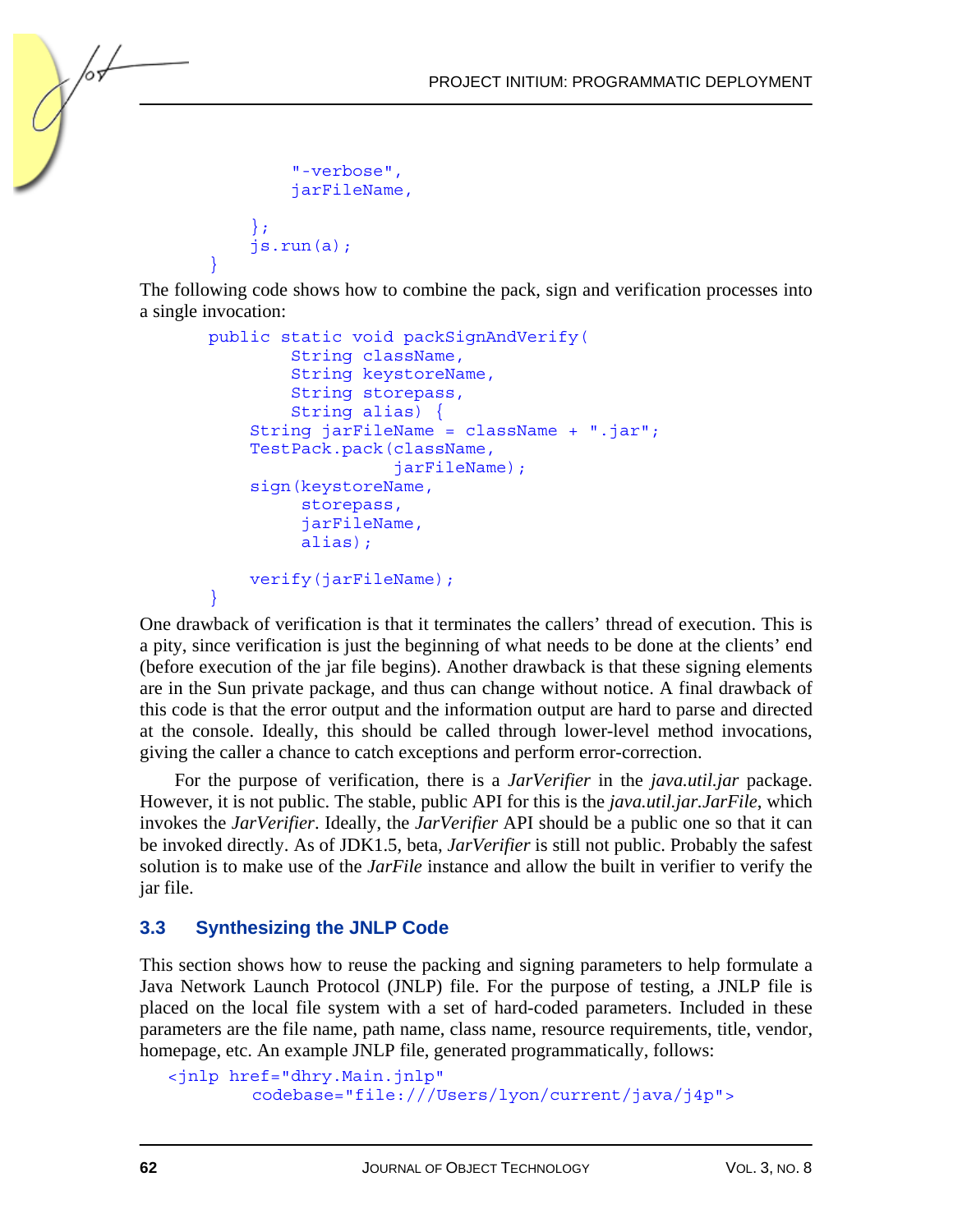```
 <information> 
     <title>dhry.Main</title> 
     <vendor>DocJava, Inc.</vendor> 
     <homepage href="http://www.docjava.com"/> 
     <offline-allowed /> 
   </information> 
   <security> 
     <all-permissions /> 
   </security> 
   <resources> 
    \langle = \rangle version="1.4+" />
     <jar href="dhry.Main.jar" /> 
   </resources> 
   <application-desc main-class="dhry.Main" /> 
</jnlp>
```
It is both tedious and error-prone for the programmer to have to write these JNLP files. It is much easier, for the programmer, to invoke a simplified interface that synthesizes the JNLP file automatically:

```
public static void writeJnlp(String title, 
                                      String vendor, 
                                      String homePage, 
                                      String jarFileName, 
                                      String mainClass, 
                                      File jnlpFile, 
                                      String codeBase)
```
Many of the *writeJnlp* parameters are reused from the packing and signing process. Thus we are able to pack, sign and synthesize the JNLP file using a single method invocation:

```
 public static void packSignOutputJnlp( 
          final String mainClassName, 
          final File keyStoreFile, 
          final String password, 
          final String alias, 
          String vendor, 
          String url)
```
Programmers can hard-code as many (or as few) of these parameters as is appropriate. For other parameters (like the password), it is probably a good idea to use a GUI to prompt the programmer. ANT enables the hard coding of passwords in the build script (and this is probably a wrong-headed thing to do). As I have a strong preference for keeping passwords out of source code and computer files, I prefer a GUI prompt me for a password, when needed (something ANT does not do).

The following example mixes hard-coded parameters with GUI prompts to keep the program secure, while reducing unneeded interactions: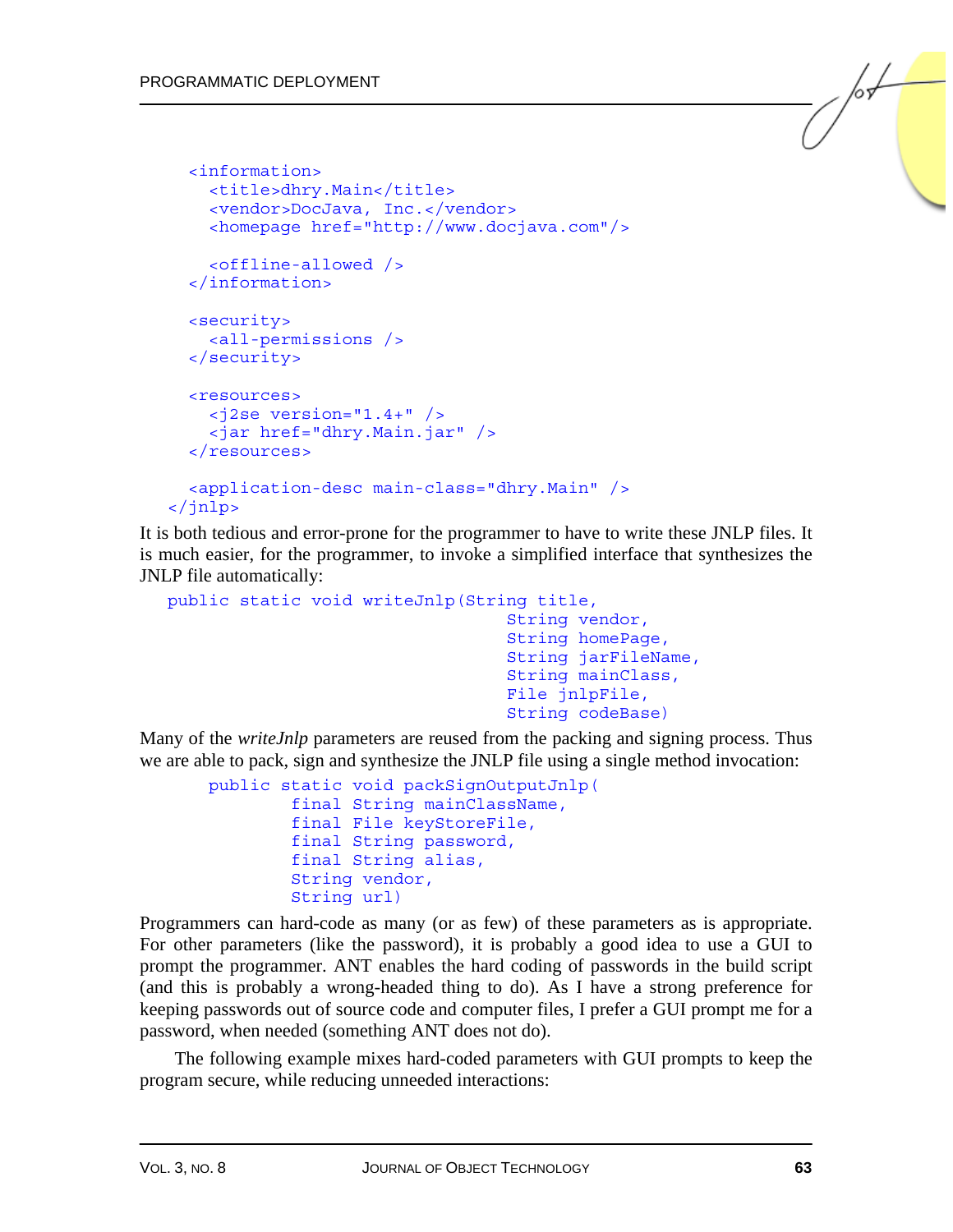

}

A simple dialog box is used to prompt the programmer for a password, as shown in Figure 4.

| 00 | enter keystore password |  |  |
|----|-------------------------|--|--|
|    |                         |  |  |
|    | Cancel                  |  |  |

Figure 4. Prompt for a Password

A similar dialog box is used to prompt the programmer for a secure copy password, as described in Section 4.

## **3.4 Testing the output**

Since there is a danger of SDA failure, I strongly suggest that the output of the process be tested before being deployed. The output of Section 3.3 consists of two files, a signed jar file called: *dhry.Main.jar* and a JNLP file called *dhry.Main.jnlp.* JAWS is started when the programmer selects *dhry.Main.jnlp*. A window appears, as shown in Figure 5.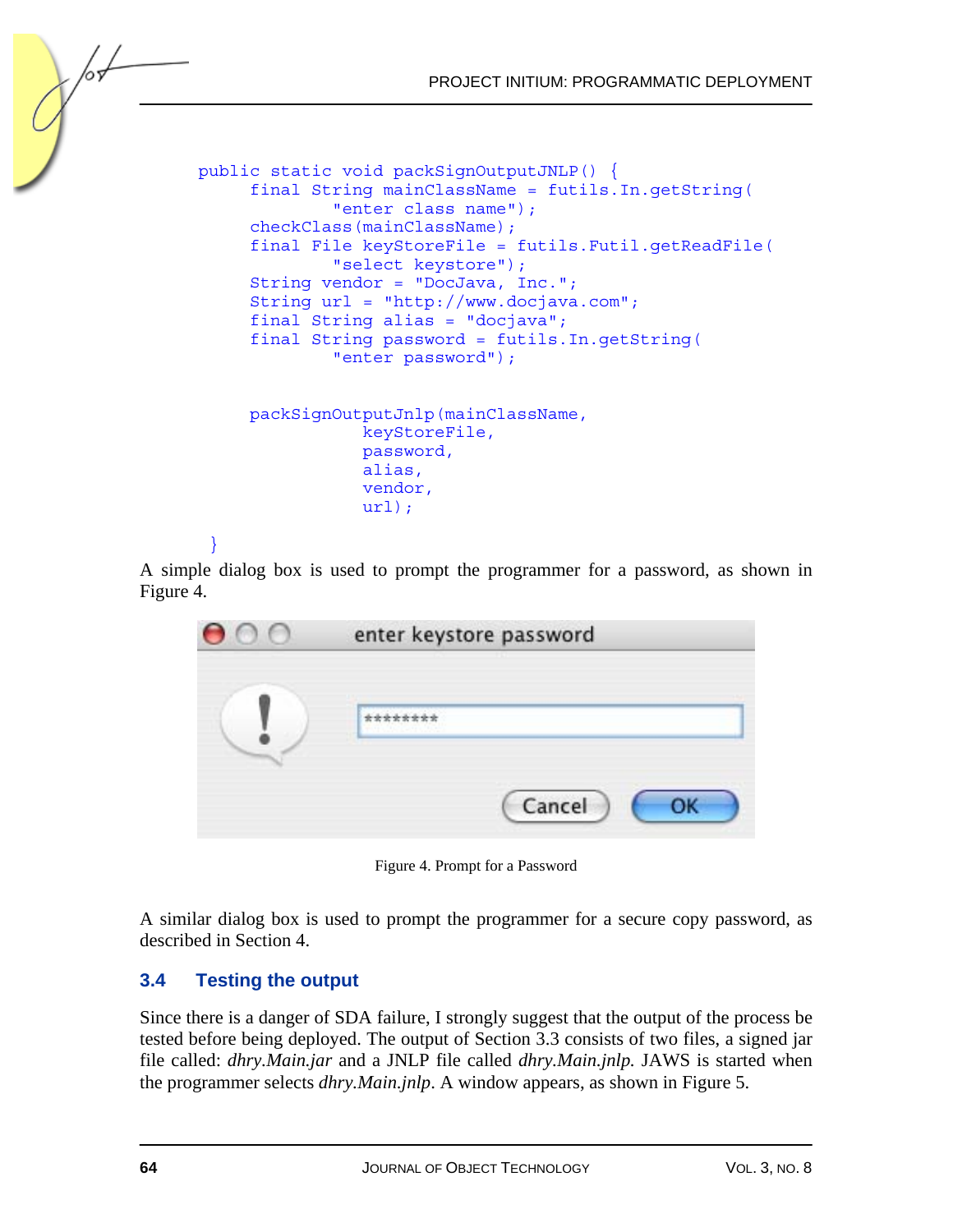

Figure 5. The Jar file Loads on demand

JAWS forms a jar cache and will only reload the jar file if it has been touched since the application was last run. Thus JAWS downloads updates upon demand. After the second run, JAWS will offer to create a shortcut on the desktop.

## 4 DEPLOYMENT

This section is divided up into two subsections. Section 4.1 describes how to set up a web server for proper file distribution by adding new MIME types to configuration files. Section 4.2 describes how to use the Secure Copy (SCP) API to programmatically upload the files to the web server. While not everyone will have a web server that makes use of secure copy for transferring files, it is probably a good idea to make use of some type of security, and SCP appears to be commonplace.

#### **4.1 Setting up the system for distribution**

MIME (Multi-purpose Internet Mail Extensions) is used to permit the transport of nontext message bodies via e-mail. It has been extended to map to a number of different applications. The browser must understand the supplied MIME-TYPE. Often browsers have helper applications or plug-ins that assist them in interpreting data of a specific MIME Type. Se[e http://trade.chonbuk.ac.kr/~leesl/rfc/rfc1521.html f](http://trade.chonbuk.ac.kr/~leesl/rfc/rfc1521.html)or more information about MIME types. JAWS is no different in that a MIME type is associated with JNLP files. These MIME-types help to invoke JAWS, when appropriate.

As pointed out by [Rohaly] and [Sun 2000], running Apache under Fedora (a freely available version of RedHat Linux), requires modification of the mime type list. The */etc/mime.types* file can be altered, but only if you have super-user abilities. The following two lines were added to this file:

```
application/jnlp jnlp
application/x-java-jnlp-file jnlp
```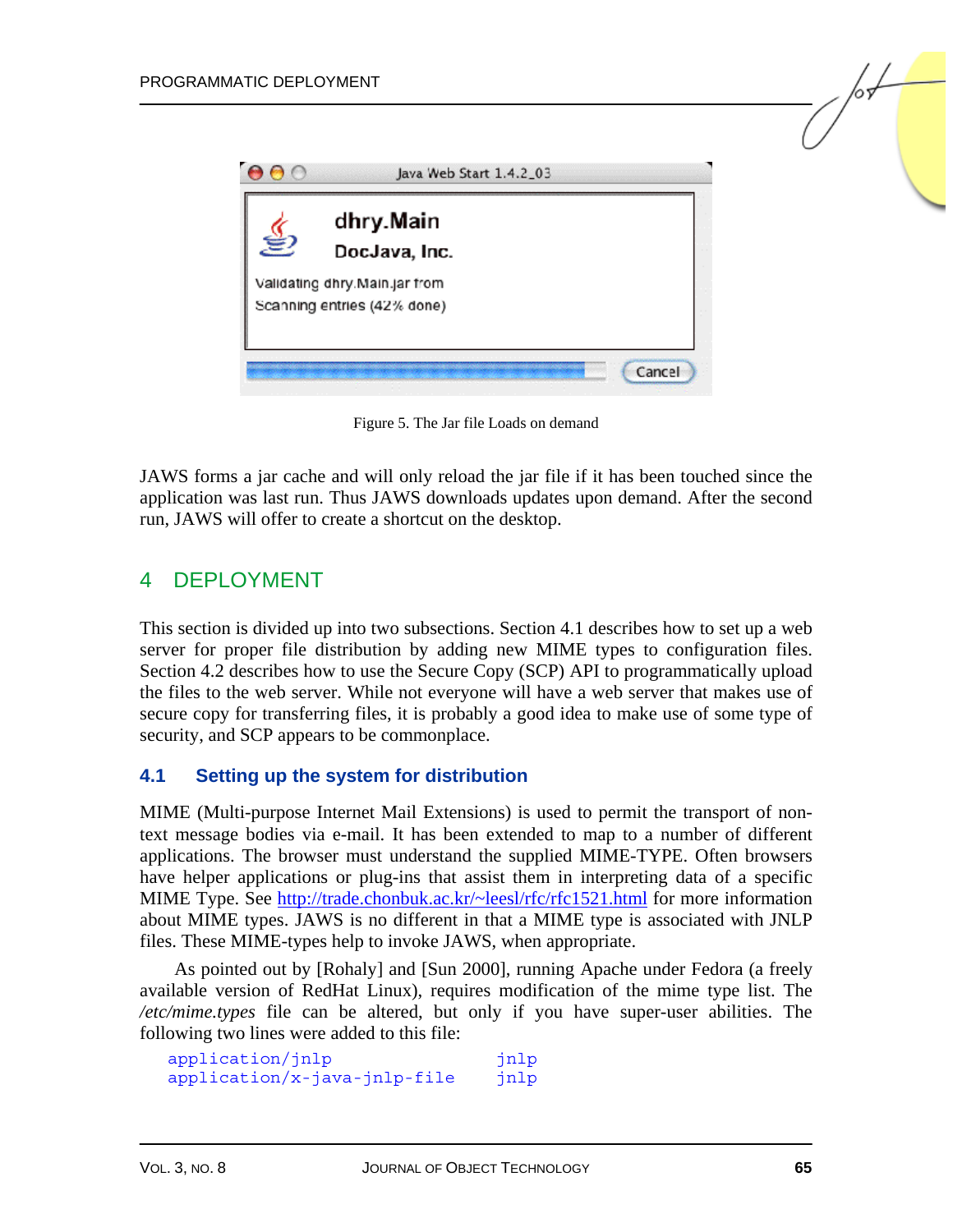Many modern web servers already incorporate these mime-types in their configuration, and so this step may be unneeded.

#### **4.2 SCP Integration**

/or

This section shows how to synthesize a JNLP file suitable for uploading, then shows how to programmatically upload it, using a secure copy, to the web server. It also uploads the jar file needed for deployment. The heart of the secure copy facility is an SSH API available fro[m http://www.jcraft.com/.](http://www.jcraft.com/) 

An example method that I use for uploading the JNLP files follows:

public static void packSignUploadJNLP(String mainClassName) {

```
 //= futils.In.getString( 
 //"enter class name"); 
 checkClass(mainClassName); 
 final File keyStoreFile = 
         new File( 
 "/Users/lyon/current/java/j4p/keystore"); 
 //= futils.Futil.getReadFile( 
 //"select keystore"); 
 String vendor = "DocJava, Inc."; 
 String url = "http://www.docjava.com"; 
 final String alias = "docjava"; 
 final String password = In.getPassword( 
          "enter keystore password"); 
 String codeBase = 
 "http://show.docjava.com:8086/book/cgij/code/jnlp/"; 
 String iconUrl = 
 "http://show.docjava.com:8086/consulti/docjava.jpe\""; 
 String user = "lyon"; 
 String host = "192.168.1.95"; 
 final String rootDirectory = 
 "/var/www/html/book/cgij/code/jnlp/"; 
 String jarFileName = mainClassName + 
                       ".jar"; 
 packSignAndUpload(mainClassName, 
            jarFileName, 
           keyStoreFile, 
           password, 
            alias, 
            vendor,
```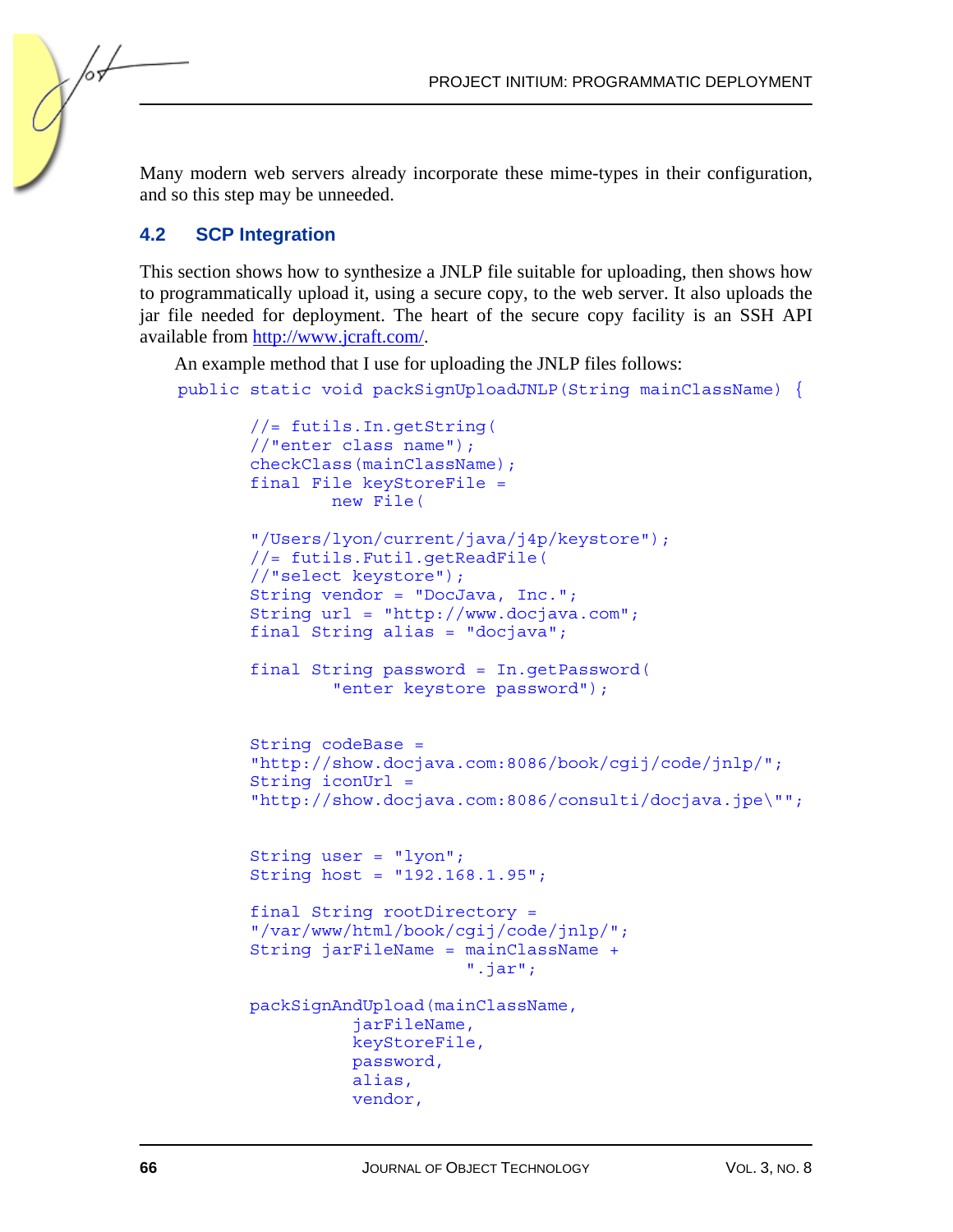

Figure 6. A Simple Password Prompt

Figure 6 shows the second dialog box requiring interaction with the programmer. This password is needed to perform the secure copy, and is also the password needed to access the remote account. As a matter of policy, I decided that no passwords should ever be embedded in the source code (thus requiring some means of input, like a GUI). Further, most of the parameters (like keystore location, home page, etc., are hard coded, where appropriate, to simplify the synthesis of the JNLP, as well as the uploading.

#### 5 CONCLUSION

Programmatic signing is not new [Krikorian]. Nor is the practice of reducing jar size via static dependency analysis [Sadun]. However, integrating deployment (using Java Webstart) along with programmatic signing, jar optimization and secure uploading to a server is new.

One area of possible future work is in the area of programmatic signing of code. It is clear that calling the *sun.util.JarSigner* API is not optimal for several reasons: 1. The class resides in the *sun.util* package, and this package is not generally stable (nor even endorsed for general use!). Additionally, the *sun.util.JarSigner* is only intended to be used from the command line.

The verification mechanism, as implemented in the *JarSigner*, terminates the callers' thread of execution. This is an unexpected, and unwelcome, side effect of a method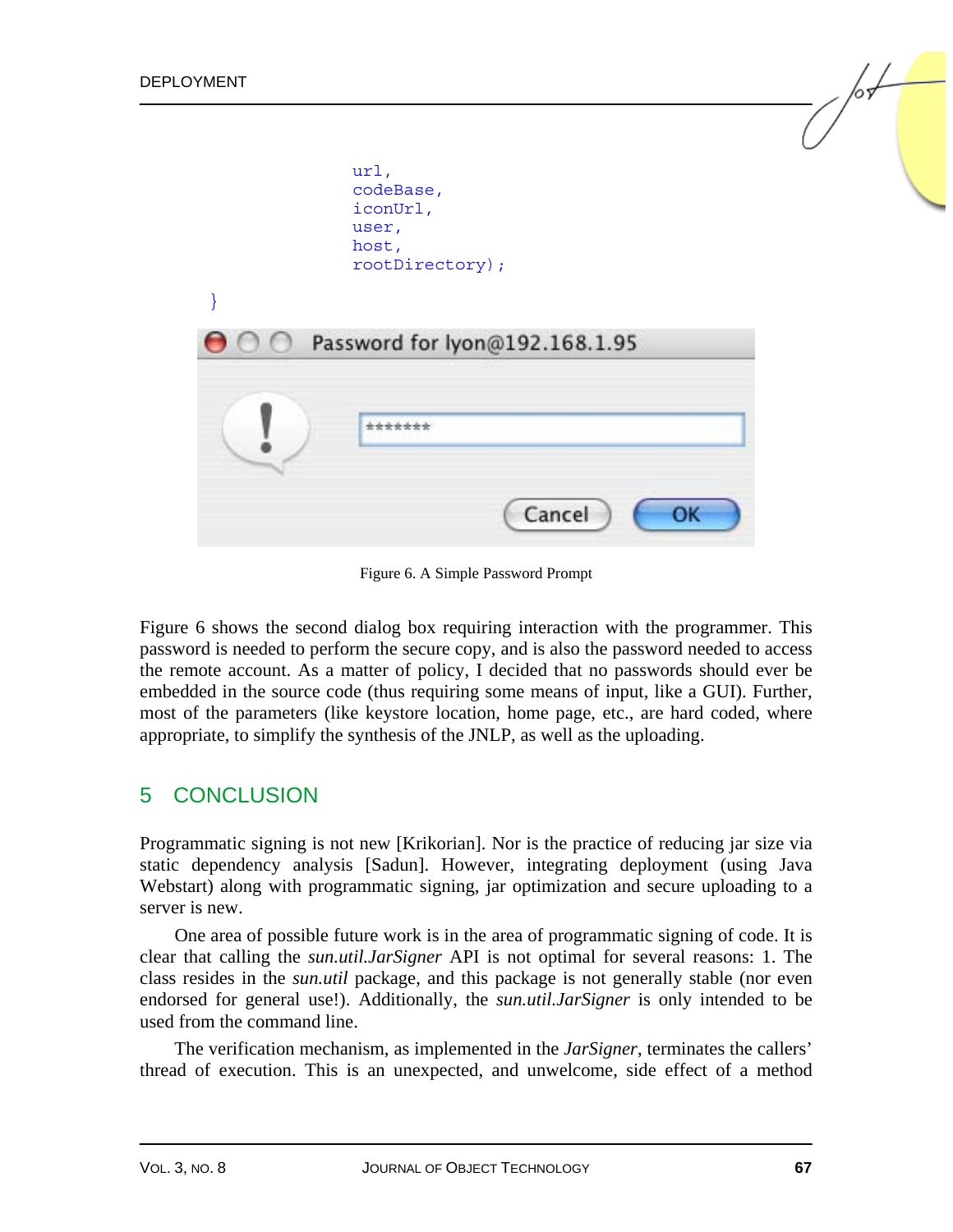invocation. The entire *JarSigner* class needs a rewrite so that it can be invoked from a public API.

In Section 1 we posed several questions that we are now in a position to address: How do we up-load our applications to the compute server? The Initium answer is to enable secure copying over the Internet so that uploads can be accomplished from any location. This requires a specific hard location be known for the destination files, in advance of their synthesis. Perhaps that is not an optimal situation. Hard coded JNLP HREFs are known to change, from time to time, and this can cause fragility. Probably, a better solution, would be to use one of the server-side technologies available to JNLP systems, such as JBoss (http://www.developer.com/java/ent/print.php/3343761).

One of the open problems that remains with JAWS is the set-up problem. Manually setting the proxy web server setting in the JAWS preferences is both error-prone and tedious for users. Worse still, is the long download time needed to install the Java SDK or JRE. Most alarming is the inability to install these things without an administrator's password under Window. To add insult to injury, Windows requires a reboot after the installation (at least under Windows Professional). I have observed that Windows users reboot regularly (I think they actually *like* rebooting).

SDA can fail to work properly. It would be really nice if dynamic dependency analysis could be performed. The question of how to do this remains open. One possible answer might be to log classes as they are being loaded, in order to keep a record of which ones are needed at run-time.

The Initium project has already been used to upload a series of applications. We are working to extend the ideas presented in the paper to help with clusters and grid computing.

The Initium project is an open-source project freely available at [http://www.docjava.com.](http://www.docjava.com) 

## REFERENCES

| [Krikorian] | Raffi Krikorian: "Programmatically Signing Jar Files", <i>OnJava.com</i> ,<br>http://www.onjava.com/lpt/a/761, April 12, 2001. |
|-------------|--------------------------------------------------------------------------------------------------------------------------------|
|             | [Oaks 2004] Private e-mail correspondence with Scott Oaks, 2004.                                                               |
| [Oaks 2001] | Scott Oaks: "Java Security, 2nd Edition", O'Reilly & Associates, Inc.,<br>Sebastopol, CA, 2001.                                |
| [Rohaly]    | Tim Rohaly: "Client-side Java makes a comeback", in Javaword,<br>http://www.javaworld.com/javaone00/j1-00-webstart_p.html      |
| [Sadun]     | Christiano Sadun: "The Ant Pack Task Source Code", open source library<br>available from http://sadun-util.sourceforge.net/    |